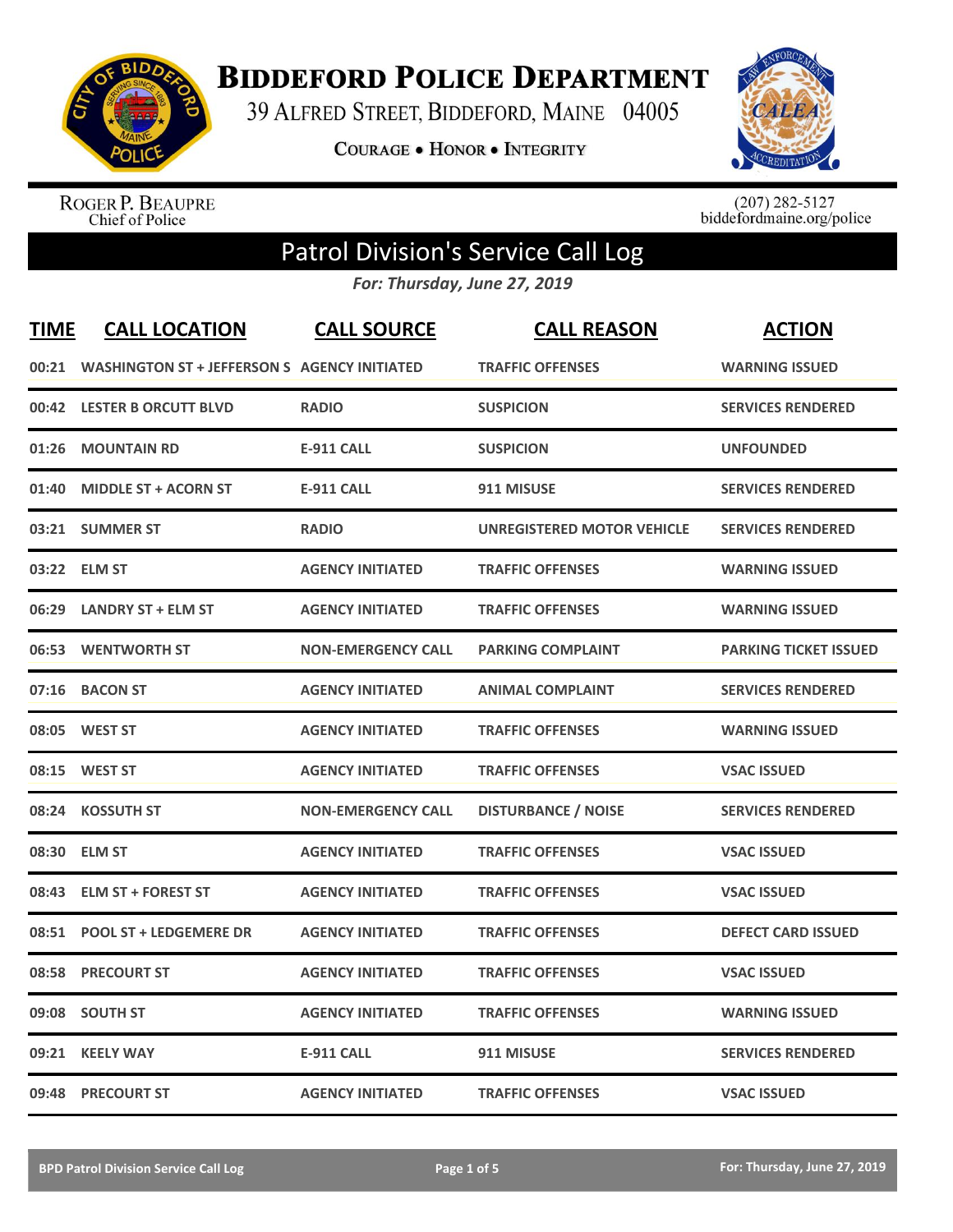| <b>TIME</b> | <b>CALL LOCATION</b>       | <b>CALL SOURCE</b>        | <b>CALL REASON</b>       | <b>ACTION</b>                |
|-------------|----------------------------|---------------------------|--------------------------|------------------------------|
|             | <b>10:00 PRECOURT ST</b>   | <b>AGENCY INITIATED</b>   | <b>TRAFFIC OFFENSES</b>  | <b>VSAC ISSUED</b>           |
| 10:09       | <b>HAVEY AVE</b>           | <b>WALK-IN AT STATION</b> | <b>PAPERWORK</b>         | <b>SERVICES RENDERED</b>     |
| 10:17       | <b>MAIN ST</b>             | <b>NON-EMERGENCY CALL</b> | <b>DRUG</b>              | <b>REPORT TAKEN</b>          |
|             | 10:22 ALFRED ST            | <b>AGENCY INITIATED</b>   | <b>TRAFFIC OFFENSES</b>  | <b>WARNING ISSUED</b>        |
|             | 10:23 NEW COUNTY RD        | <b>NON-EMERGENCY CALL</b> | <b>THEFT</b>             | <b>REPORT TAKEN</b>          |
|             | 10:31 ALFRED ST            | <b>AGENCY INITIATED</b>   | <b>TRAFFIC OFFENSES</b>  | <b>WARNING ISSUED</b>        |
| 10:40       | <b>DIAMOND ST</b>          | <b>NON-EMERGENCY CALL</b> | <b>CODES ENFORCEMENT</b> | <b>NEGATIVE CONTACT</b>      |
|             | 10:50 WESTFIELD ST         | <b>AGENCY INITIATED</b>   | <b>ANIMAL COMPLAINT</b>  | <b>NEGATIVE CONTACT</b>      |
|             | 10:51 MAY ST               | <b>AGENCY INITIATED</b>   | <b>TRAFFIC OFFENSES</b>  | <b>WARNING ISSUED</b>        |
|             | 11:03 ALFRED ST            | <b>AGENCY INITIATED</b>   | <b>TRAFFIC OFFENSES</b>  | <b>NO VIOLATION</b>          |
|             | 11:16 ELM ST + PRECOURT ST | <b>AGENCY INITIATED</b>   | <b>DPW REQUEST</b>       | <b>REFERRED OTHER AGENCY</b> |
| 11:27       | <b>MILE STRETCH RD</b>     | <b>NON-EMERGENCY CALL</b> | <b>ANIMAL COMPLAINT</b>  | <b>WARNING ISSUED</b>        |
| 11:30       | <b>ELM ST</b>              | <b>AGENCY INITIATED</b>   | <b>TRAFFIC OFFENSES</b>  | <b>VSAC ISSUED</b>           |
|             | 11:51 CENTER ST            | <b>NON-EMERGENCY CALL</b> | <b>PARKING COMPLAINT</b> | <b>PARKING TICKET ISSUED</b> |
|             | 12:03 ALFRED ST            | <b>AGENCY INITIATED</b>   | <b>TRAFFIC OFFENSES</b>  | <b>VSAC ISSUED</b>           |
|             | 12:11 EMERY ST             | <b>OTHER</b>              | <b>DA/DHHS REFERRAL</b>  | <b>REPORT TAKEN</b>          |
|             | 12:22 HAVEY AVE            | <b>AGENCY INITIATED</b>   | <b>PAPERWORK</b>         | <b>PAPERWORK NOT SERVED</b>  |
|             | 12:29 PRECOURT ST          | <b>AGENCY INITIATED</b>   | <b>TRAFFIC OFFENSES</b>  | <b>WARNING ISSUED</b>        |
|             | 12:30 GRAHAM ST            | <b>AGENCY INITIATED</b>   | <b>PAPERWORK</b>         | <b>PAPERWORK NOT SERVED</b>  |
|             | 12:45 TIGER WAY            | <b>AGENCY INITIATED</b>   | <b>CRUISER ACCIDENT</b>  | <b>SERVICES RENDERED</b>     |
|             | 12:47 ALFRED ST            | <b>WALK-IN AT STATION</b> | <b>CAR SEAT DETAIL</b>   | <b>SERVICES RENDERED</b>     |
|             | <b>12:49 MAIN ST</b>       | E-911 CALL                | 911 MISUSE               | <b>WARNING ISSUED</b>        |
|             | 12:52 GRAHAM ST            | <b>NON-EMERGENCY CALL</b> | <b>PAPERWORK</b>         | <b>PAPERWORK SERVED</b>      |
|             | 12:58 HORRIGAN CT          | <b>NON-EMERGENCY CALL</b> | <b>FRAUD</b>             | <b>SERVICES RENDERED</b>     |
|             | 13:00 SOUTH ST             | <b>AGENCY INITIATED</b>   | <b>TRAFFIC OFFENSES</b>  | <b>WARNING ISSUED</b>        |
|             | 13:04 ALFRED ST            | <b>WALK-IN AT STATION</b> | <b>CAR SEAT DETAIL</b>   | <b>SERVICES RENDERED</b>     |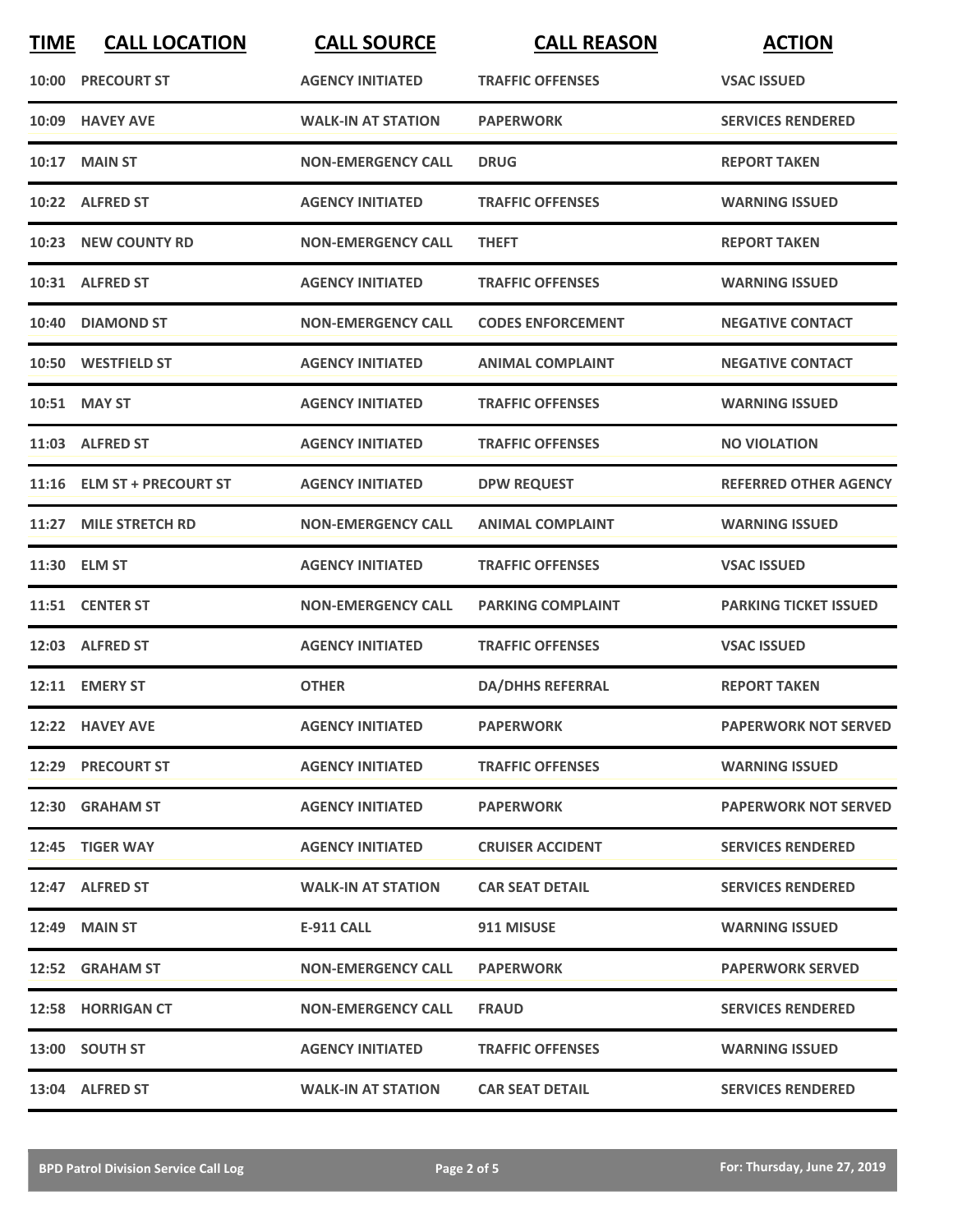| <b>TIME</b> | <b>CALL LOCATION</b>           | <b>CALL SOURCE</b>        | <b>CALL REASON</b>      | <b>ACTION</b>            |
|-------------|--------------------------------|---------------------------|-------------------------|--------------------------|
|             | 13:08 SOUTH ST                 | <b>AGENCY INITIATED</b>   | <b>TRAFFIC OFFENSES</b> | <b>WARNING ISSUED</b>    |
|             | 13:18 SOUTH ST + HAYFIELD RD   | <b>AGENCY INITIATED</b>   | <b>TRAFFIC OFFENSES</b> | <b>WARNING ISSUED</b>    |
|             | 13:29 SOUTH ST                 | <b>AGENCY INITIATED</b>   | <b>TRAFFIC OFFENSES</b> | <b>WARNING ISSUED</b>    |
|             | 13:37 SOUTH ST                 | <b>AGENCY INITIATED</b>   | <b>TRAFFIC OFFENSES</b> | <b>VSAC ISSUED</b>       |
|             | 13:38 PETER POND LN            | <b>NON-EMERGENCY CALL</b> | <b>CIVIL COMPLAINT</b>  | <b>CIVIL COMPLAINT</b>   |
|             | 13:46 ALFRED ST                | <b>AGENCY INITIATED</b>   | <b>TRAFFIC OFFENSES</b> | <b>WARNING ISSUED</b>    |
|             | 13:51 SOUTH ST                 | <b>AGENCY INITIATED</b>   | <b>TRAFFIC OFFENSES</b> | <b>WARNING ISSUED</b>    |
|             | 13:56 SOUTH ST                 | <b>AGENCY INITIATED</b>   | <b>TRAFFIC OFFENSES</b> | <b>WARNING ISSUED</b>    |
|             | 14:01 SOUTH ST                 | <b>AGENCY INITIATED</b>   | <b>TRAFFIC OFFENSES</b> | <b>WARNING ISSUED</b>    |
|             | 14:14 PRECOURT ST              | <b>AGENCY INITIATED</b>   | <b>TRAFFIC OFFENSES</b> | <b>WARNING ISSUED</b>    |
|             | 14:26 SOUTH ST                 | <b>AGENCY INITIATED</b>   | <b>TRAFFIC OFFENSES</b> | <b>WARNING ISSUED</b>    |
|             | 14:30 POOL ST                  | <b>AGENCY INITIATED</b>   | <b>TRAFFIC OFFENSES</b> | <b>VSAC ISSUED</b>       |
|             | 14:32 SOUTH ST                 | <b>AGENCY INITIATED</b>   | <b>TRAFFIC OFFENSES</b> | <b>WARNING ISSUED</b>    |
|             | 14:37 SOUTH ST                 | <b>AGENCY INITIATED</b>   | <b>TRAFFIC OFFENSES</b> | <b>VSAC ISSUED</b>       |
|             | 14:49 SOUTH ST                 | <b>AGENCY INITIATED</b>   | <b>TRAFFIC OFFENSES</b> | <b>WARNING ISSUED</b>    |
|             | 14:56 BIDDEFORD GATEWAY CTR    | <b>NON-EMERGENCY CALL</b> | <b>SHOPLIFTING</b>      | <b>REPORT TAKEN</b>      |
|             | 14:57 SOUTH ST                 | <b>AGENCY INITIATED</b>   | <b>TRAFFIC OFFENSES</b> | <b>VSAC ISSUED</b>       |
|             | 15:04 WESTMORE AVE             | <b>AGENCY INITIATED</b>   | ANIMAL COMPLAINT        | <b>WARNING ISSUED</b>    |
|             | <b>15:10 POOL ST</b>           | <b>NON-EMERGENCY CALL</b> | <b>SUSPICION</b>        | <b>REPORT TAKEN</b>      |
|             | 15:27 SOUTH ST                 | <b>AGENCY INITIATED</b>   | <b>TRAFFIC OFFENSES</b> | <b>WARNING ISSUED</b>    |
|             | <b>15:29 PIKE ST</b>           | E-911 CALL                | <b>CHECK WELFARE</b>    | <b>SERVICES RENDERED</b> |
|             | 15:37 RIVER RD                 | <b>AGENCY INITIATED</b>   | <b>TRAFFIC OFFENSES</b> | <b>WARNING ISSUED</b>    |
|             | 15:39 BIDDEFORD GATEWAY CTR    | <b>AGENCY INITIATED</b>   | <b>THEFT</b>            | <b>REPORT TAKEN</b>      |
|             | 15:40 ALFRED ST + ELM ST       | <b>E-911 CALL</b>         | <b>DISABLED VEHICLE</b> | <b>VEHICLE TOWED</b>     |
|             | 15:57 SOUTH ST + FOX HOLLOW DR | <b>AGENCY INITIATED</b>   | <b>TRAFFIC OFFENSES</b> | <b>VSAC ISSUED</b>       |
|             | 16:09 SOUTH ST                 | <b>AGENCY INITIATED</b>   | <b>TRAFFIC OFFENSES</b> | <b>WARNING ISSUED</b>    |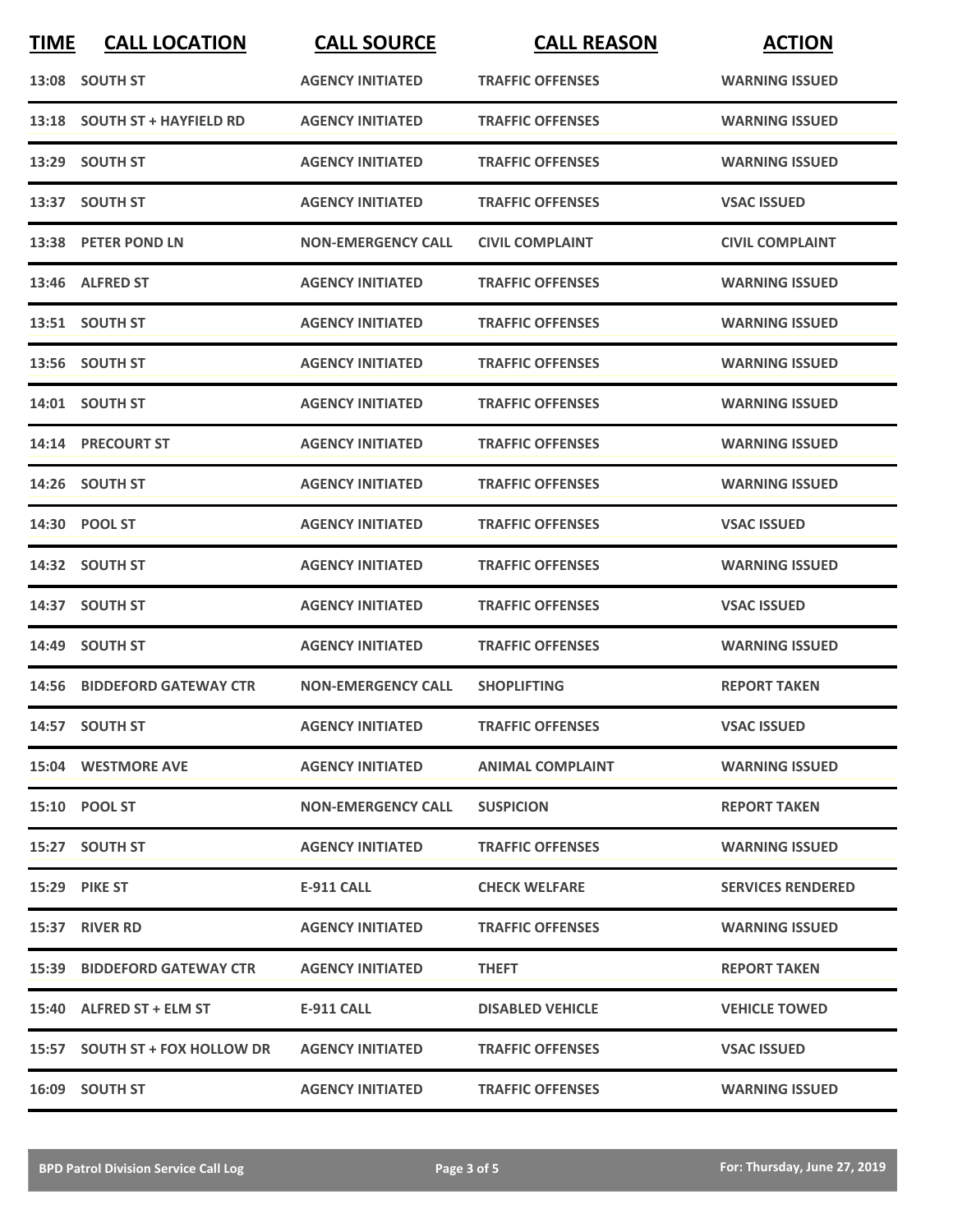| <b>TIME</b> | <b>CALL LOCATION</b>            | <b>CALL SOURCE</b>        | <b>CALL REASON</b>                | <b>ACTION</b>                |
|-------------|---------------------------------|---------------------------|-----------------------------------|------------------------------|
|             | 16:13 ALFRED ST                 | <b>NON-EMERGENCY CALL</b> | <b>COURT ORDERED CHECK IN</b>     | <b>SERVICES RENDERED</b>     |
|             | 16:15 SOUTH ST                  | <b>AGENCY INITIATED</b>   | <b>TRAFFIC OFFENSES</b>           | <b>WARNING ISSUED</b>        |
|             | 16:22 SOUTH ST + GLENVIEW DR    | <b>AGENCY INITIATED</b>   | <b>TRAFFIC OFFENSES</b>           | <b>WARNING ISSUED</b>        |
|             | <b>16:35 MEDICAL CENTER DR</b>  | <b>E-911 CALL</b>         | 911 MISUSE                        | <b>NO ACTION REQUIRED</b>    |
|             | 17:05 ELM ST                    | <b>NON-EMERGENCY CALL</b> | <b>ANIMAL COMPLAINT</b>           | <b>NO ACTION REQUIRED</b>    |
|             | 17:10 ELM ST                    | <b>E-911 CALL</b>         | <b>DISTURBANCE / NOISE</b>        | <b>SERVICES RENDERED</b>     |
|             | 17:24 ALFRED ST                 | <b>WALK-IN AT STATION</b> | <b>HARASSMENT</b>                 | <b>WARNING ISSUED</b>        |
| 17:26       | <b>TOWN LINE RD</b>             | <b>NON-EMERGENCY CALL</b> | <b>PARKING COMPLAINT</b>          | <b>SERVICES RENDERED</b>     |
|             | 17:36 STATE ST                  | <b>WALK-IN AT STATION</b> | <b>IDENTITY THEFT</b>             | <b>REPORT TAKEN</b>          |
|             | 17:47 ELM ST                    | <b>NON-EMERGENCY CALL</b> | <b>SHOPLIFTING</b>                | <b>SERVICES RENDERED</b>     |
|             | 17:57 RIVER RD + SOUTH ST       | <b>AGENCY INITIATED</b>   | <b>TRAFFIC OFFENSES</b>           | <b>WARNING ISSUED</b>        |
|             | 18:16 STATE ST                  | <b>WALK-IN AT STATION</b> | <b>CIVIL COMPLAINT</b>            | <b>NO ACTION REQUIRED</b>    |
|             | 18:25 ALFRED ST                 | <b>AGENCY INITIATED</b>   | <b>TRAFFIC OFFENSES</b>           | <b>WARNING ISSUED</b>        |
| 18:28       | <b>WEST ST</b>                  | <b>AGENCY INITIATED</b>   | <b>ANIMAL COMPLAINT</b>           | <b>SERVICES RENDERED</b>     |
| 18:33       | <b>ALFRED ST + MARSHALL AVE</b> | <b>AGENCY INITIATED</b>   | <b>TRAFFIC OFFENSES</b>           | <b>WARNING ISSUED</b>        |
|             | 18:36 HIGH ST                   | <b>WALK-IN AT STATION</b> | <b>FRAUD (INSUFFICIENT FUNDS)</b> | <b>REFERRED OTHER AGENCY</b> |
|             | 18:44 MILE STRETCH RD           | <b>NON-EMERGENCY CALL</b> | <b>ANIMAL COMPLAINT</b>           | <b>SERVICES RENDERED</b>     |
|             | 18:46 ELM ST                    | <b>WALK-IN AT STATION</b> | <b>CIVIL COMPLAINT</b>            | <b>CIVIL COMPLAINT</b>       |
|             | 19:03 WENTWORTH ST              | <b>AGENCY INITIATED</b>   | <b>PAPERWORK</b>                  | <b>PAPERWORK SERVED</b>      |
|             | 20:02 EDWARDS AVE               | <b>E-911 CALL</b>         | 911 MISUSE                        | <b>SERVICES RENDERED</b>     |
|             | 20:20 WASHINGTON ST             | <b>NON-EMERGENCY CALL</b> | <b>DRUNKENNESS</b>                | <b>UNFOUNDED</b>             |
|             | 20:29 ALFRED ST + EDWARDS AVE   | <b>AGENCY INITIATED</b>   | <b>TRAFFIC OFFENSES</b>           | <b>WARNING ISSUED</b>        |
|             | 20:42 BARRA RD + POMERLEAU ST   | <b>AGENCY INITIATED</b>   | <b>TRAFFIC OFFENSES</b>           | <b>WARNING ISSUED</b>        |
|             | 21:08 GRANITE ST                | <b>NON-EMERGENCY CALL</b> | <b>SUSPICION</b>                  | <b>NO ACTION REQUIRED</b>    |
|             | 21:17 MAIN ST + MAPLEWOOD AVE   | <b>AGENCY INITIATED</b>   | <b>TRAFFIC OFFENSES</b>           | <b>VSAC ISSUED</b>           |
|             | 21:28 GRANITE ST                | <b>NON-EMERGENCY CALL</b> | <b>SUSPICION</b>                  | <b>NEGATIVE CONTACT</b>      |